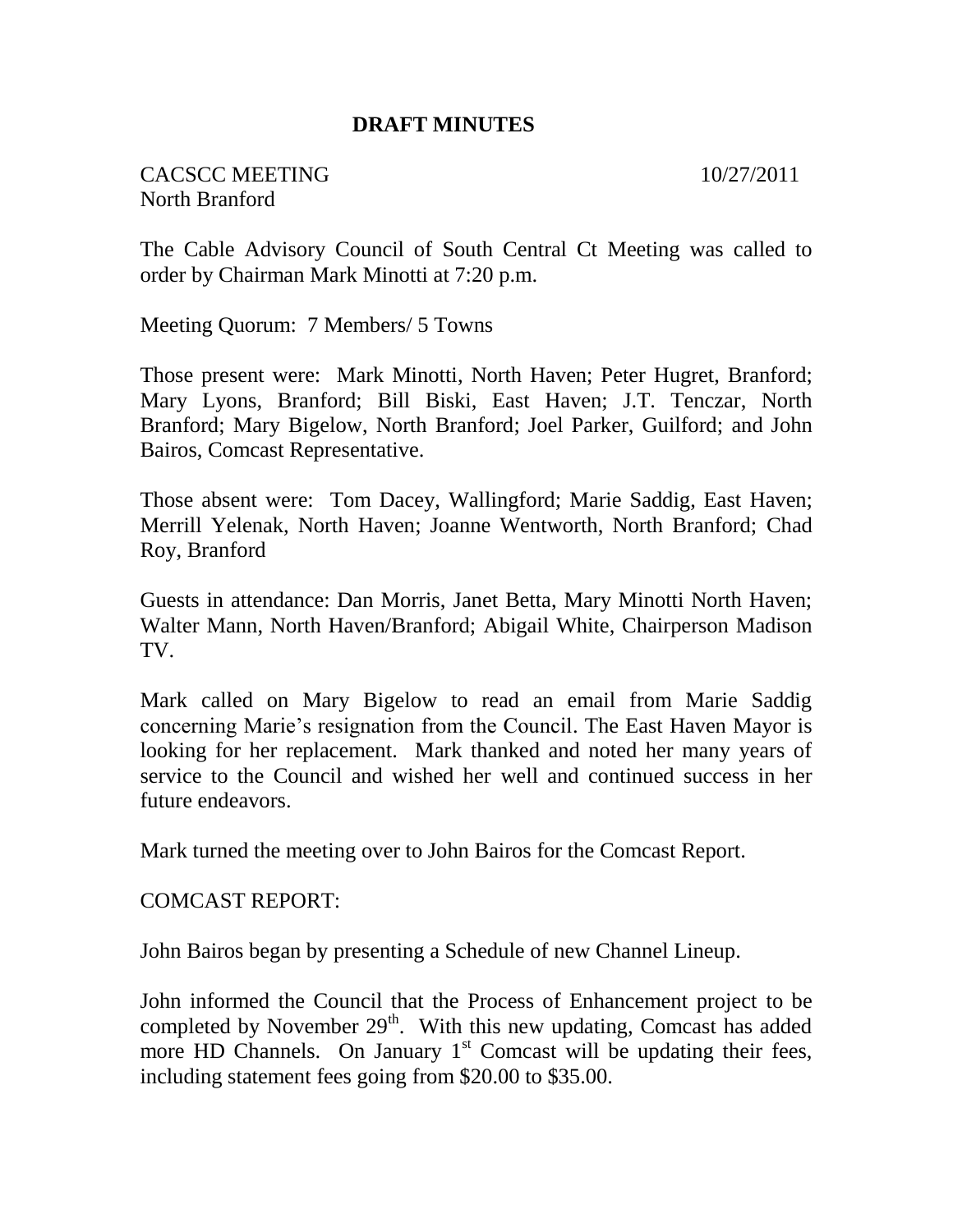Customer had an interneet issue and question on billing which was resolved by Comcast.

Leaders of Achievement Scholarship were sent to schools. The deadline is December 9, 2011.

\$10,000 Albright Grant given to the Boys & Girls Club for Tech Training Classes.

On November  $9<sup>th</sup>$ , a broadcast test throughout the nation will be conducted at 2 PM.

November  $29<sup>th</sup>$  is the deadline for the new digital upgrade.

Digital box can be shipped to the customers home or call to install for a fee.

Mark thanked John Bairos for his report and for addressing the complaints.

## REVIEW OF THE MINUTES

Minutes from August 25, 2011 were reviewed and a motion to accept was made by JT Tenczar, North Branford; Second by Bill Biski, East Haven. All were in favor.

# CHAIRMAN'S REPORT

Mark began his report by saying that the Treasurer's Report needed to be tabled to the next meeting because Treasurer Tom Dacey was absent.

Mark asked about Mr. Esposito's complaint and was told by John Bairos that it is being taken care of. The complaint from David Metz was given to John Bairos. Tyrone Thompkin's complaint was tabled for Tom Dacey, Wallingford.

Mark said that insurance payments from WPAATV for the years 2009 and partial 2010 were never received. There are no records of payment. Mark will issue a letter to WPAATV asking for proof of payment.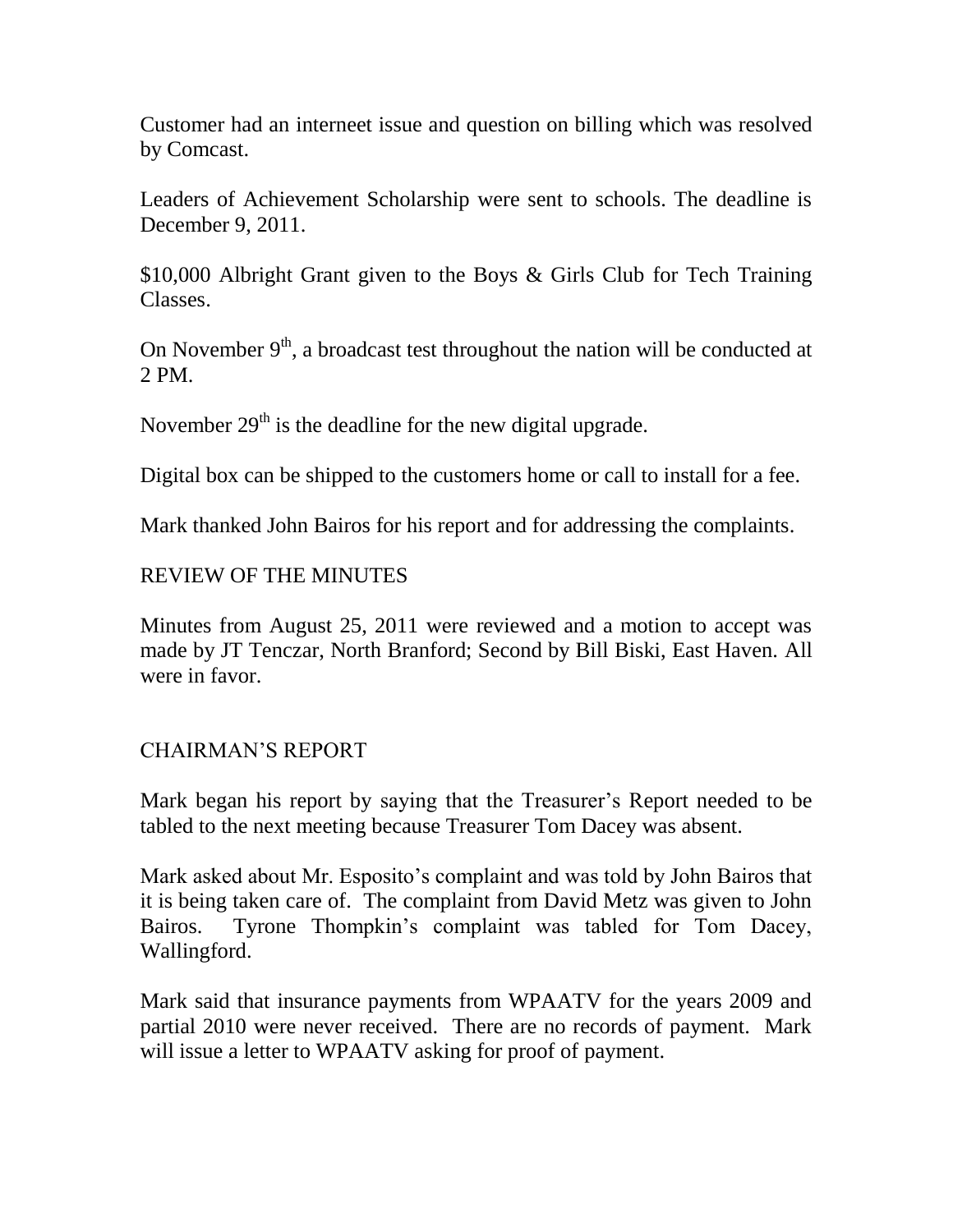There was a motion by JT Tenczar, North Branford; to pursue WPAATV for funds owed. Second by Peter Hugret, Branford. All were in favor.

ACM By-Laws were presented and circulated for viewing.

Mark also stated that a check to Rob Proto for the Council's website design was to be paid and still waiting for the debit card to put monthly hosting site charges.

### TREASURER'S REPORT

Tabled to next meeting.

## OLD BUSINESS

Any changes for the new Council Website need to be emailed to Mary Bigelow.

### NEW BUSINESS

AT & T U-Verse will now be added to the Council's Media insurance policy at no additional charge to the Council. Walter Mann explained that in order to host Madison's programming, AT & T required to be on the Council's insurance for liability. It was brought to a motion to approve by Joel Parker, Guilford; and second by Peter Hugret, Branford. All were in favor.

Mark will send letter to insurance company to approve rider.

The following dates were set for the 2011-2012 year.

| December 15, 2011        | North Haven     |
|--------------------------|-----------------|
| <b>February 22, 2012</b> | East Haven      |
| April 26, 2012           | Guilford        |
| June 28, 2012            | <b>Branford</b> |

### TOWN REPORTS

Rob Proto, North Haven, has moved to ESPN. Everyone in North Haven will miss him, but they wish him luck and continued success.